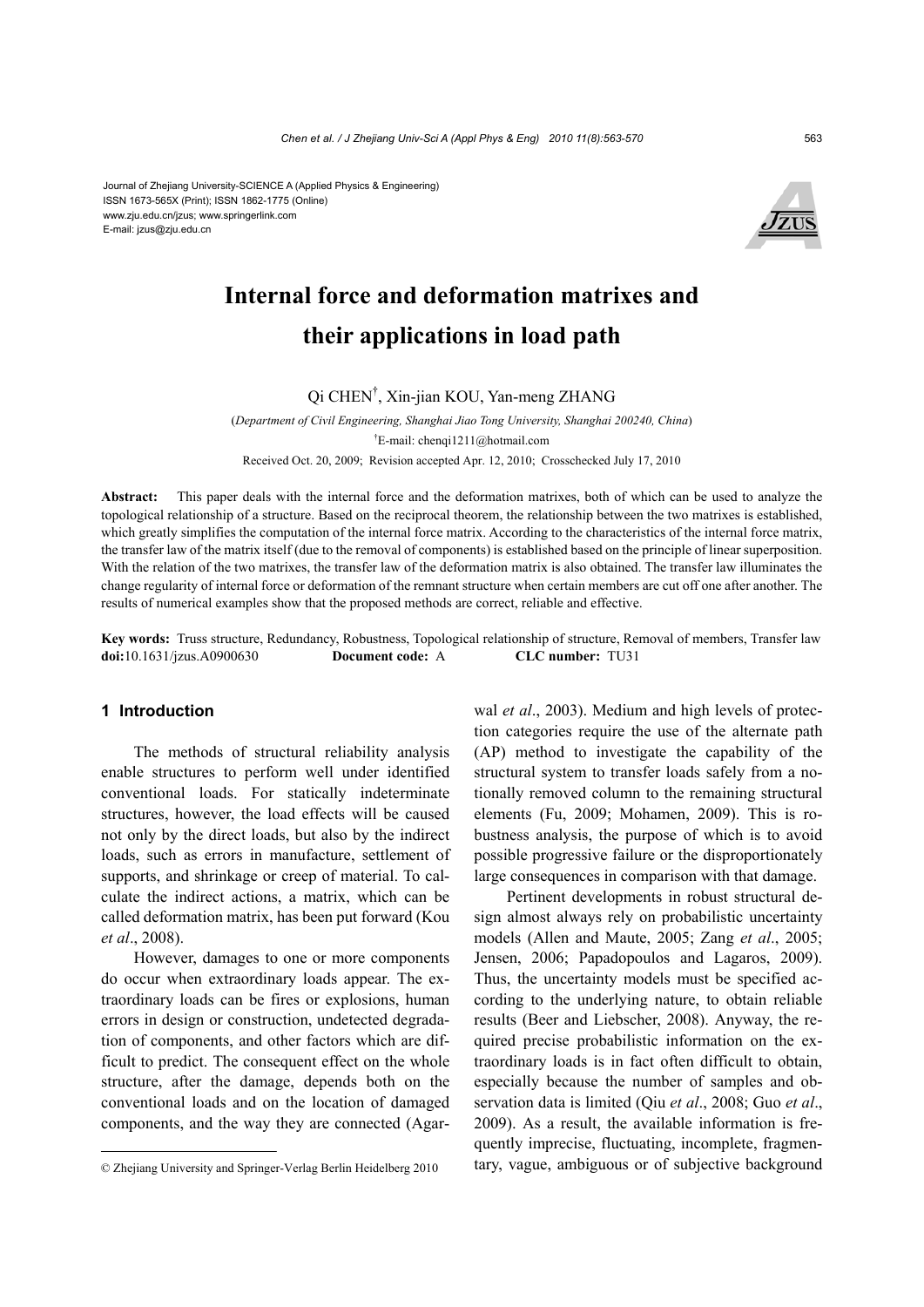(Möller and Beer, 2008). In addition, the quantitative measures of structural robustness, which considered the possibility of failure (Lind, 1995; Pinto *et al*., 2002; Baker *et al.*, 2008), are not very practical for complex systems.

Therefore, non-probabilistic modeling (Ni and Qiu, 2010; Qiu and Wang, 2010) is used when the probabilistic information is limited. England *et al*. (2008) examined the potential for damage to propagate through a structure using a new measure of hazard potential and vertical pushover analysis. A method to calculate the importance indices of structural components was provided by Liu and Liu (2005). This method considers the effect of components stiffness, structural redundancy, and external loads actions. By applying unit axial balance force to a member, the inner force of that member is regarded as the component importance index. If all the inner forces in the truss structure are calculated when all the components are subjected to unit axial balance forces one by one, a matrix may be formed with the inner forces listed by the sequence numbers of unit axial balance force. This matrix can be called the internal force matrix.

Both the internal force matrix and the deformation matrix integrate the topological relationship of a structure and the action effects. However, either the identification of failure modes in reliability, or the description of the effects of damaged components on the remnant part in robust estimation, concerns themselves with the load path in a structural system (Neves *et al*., 2006; Qiu and Wang, 2010), and then the key point is the inner forces redistribution. The objectives of this paper are to present the relationship between the two matrixes and establish the quantitative relation of each matrix before and during a member failure. The transfer law shows how the deformation or the inner force of a removed component transfers to each remnant part.

## **2 Relationship between the internal force matrix and the deformation matrix**

Consider a linear truss structure with *n* components. The deformation matrix mentioned above reveals the relationship between the compatible deformation and the free-form deformations resulting from indirect action (Kou *et al*., 2008):

$$
V = R\Delta, \tag{1}
$$

where  $V$ ,  $\Delta$  and  $\hat{R}$  represent the compatible deformation vector, the free-form deformation vector and the deformation matrix, respectively.

$$
V = [V_1, V_2, \cdots, V_n]^T, \quad A = [A_1, A_2, \cdots, A_n]^T,
$$

$$
R = \begin{bmatrix} R_{11} & R_{12} & \cdots & R_{1n} \\ R_{21} & R_{22} & \cdots & R_{2n} \\ \vdots & \vdots & & \vdots \\ R_{n1} & R_{n2} & \cdots & R_{nn} \end{bmatrix}.
$$

The element  $R_{ij}$  in the matrix is defined as the compatible deformation of component *i* caused by unit free-form deformation of component *j*. *R* is calculated by

$$
\boldsymbol{R} = A(A^{\mathrm{T}}\boldsymbol{W} A)^{-1}A^{\mathrm{T}}\boldsymbol{W} - \boldsymbol{I}, \tag{2}
$$

where *A*, *W* and *I* denote the conversion matrix of displacements and deformations, the stiff matrix of components and the *n* order identity matrix, respectively.

On the other hand, the relationship between the internal forces of components and the axial balance force can be given by

$$
N=B\boldsymbol{P},\tag{3}
$$

where *N*, *P* and *B* represent the inner force vector, the axial balance force vector and the internal force matrix, respectively.

$$
\mathbf{N} = [N_1, N_2, \cdots, N_n]^{\mathrm{T}}, \quad \mathbf{P} = [P_1, P_2, \cdots, P_n]^{\mathrm{T}},
$$

$$
\mathbf{B} = \begin{bmatrix} B_{11} & B_{12} & \cdots & B_{1n} \\ R_{21} & R_{22} & \cdots & B_{2n} \\ \vdots & \vdots & & \vdots \\ B_{n1} & B_{n2} & \cdots & B_{nn} \end{bmatrix},
$$

where the element  $B_{ii}$  can be defined as the inner force of member *i* caused by the unit axial balance force at member *j*.

The two matrixes above are formed from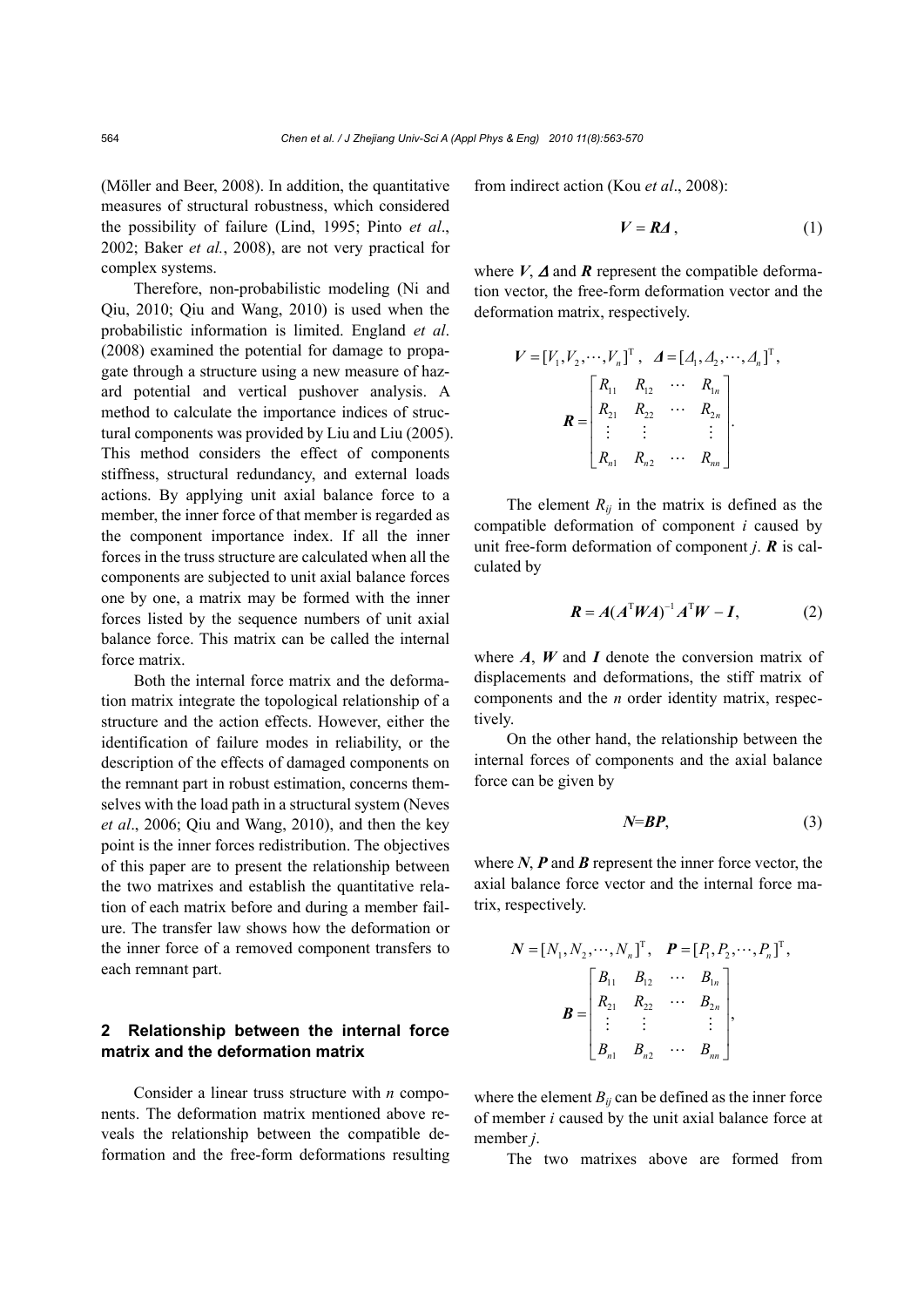different aspects, but they resemble each other. It has been proven that the diagonal element *Bii* or *Rii* corresponds to the redundancy of member *i* (Liu and Liu 2005; Kou *et al*., 2008). However, all the elements in one matrix can be derived from the other one and the proving processes are as follows.

## **2.1 Relation of diagonal elements**

From the deformation matrix, the element  $V_i$  in the vector *V* can be expressed as

$$
V_i = \sum_{j=1}^{n} V_{ij} = \sum_{j=1}^{n} R_{ij} \Delta_j.
$$
 (4)

Let the free-form deformation just occur in member *i* and the extension of a member be positive. The compatible deformation of member *i* can be described as

$$
V_{ii} = R_{ii} \Delta_i \,. \tag{5}
$$

On the other hand, the structure bears axial balance force  $P_i$  at the member  $i$  and the tensile force is assumed to be positive. Let  $\Delta_i$  be equal to the deformation of member *i*. With the displacement method, the equation can be obtained:

$$
P_i = K_i \Delta_i, \tag{6}
$$

where  $K_i$  is the stiffness of component *i*.

According to the deformation matrix, the compatible deformation of member  $i$  is  $V_{ii}$  after the member is constrained by other members. Then the total deformation of member *i* under axial balance force  $P_i$  is

$$
\Delta_{Li} = V_{ii} + \Delta_i \,. \tag{7}
$$

The internal force of member *i* can be described as

$$
N_i = K_i \Delta_{Li} \,. \tag{8}
$$

Substituting Eqs.  $(5)$ – $(7)$  into Eq.  $(8)$ , the following expression of the internal force of the member *i* can be written as

$$
N_i = (1 + R_{ii})P_i. \tag{9}
$$

According to the definition of element  $B_{ii}$ , we obtain:

$$
B_{ii} = 1 + R_{ii} \,. \tag{10}
$$

#### **2.2 Relation of non-diagonal elements**

From the internal force matrix, the element  $N_i$  in the vector *N* can be expressed as

$$
N_i = \sum_{j=1}^{n} N_{ij} = \sum_{j=1}^{n} B_{ij} P_j.
$$
 (11)

The compatible deformation of the member *j* aroused by free-form deformation in the member *i* can be written as

$$
V_{ji} = R_{ji} \Delta_i \,. \tag{12}
$$

Then the internal force of member *j* aroused by free-form deformation of the member *i* can be expressed as

$$
N_{ji} = K_j V_{ji} \,. \tag{13}
$$

In this study, the reciprocal theorem can be described as

$$
P_j V_{ji} = P_i V_{ij} \,. \tag{14}
$$

The axial balance force at the member *j* can be expressed as follows:

$$
P_j = K_j \Delta_j. \tag{15}
$$

Substituting Eq. (15) into Eq. (14), we obtain

$$
K_j \Delta_j V_{ji} = P_i V_{ij} \,. \tag{16}
$$

Substituting Eqs. (12) and (16) into Eq. (13), the inner force of component *j* can be obtained:

$$
N_{ji} = R_{ij} P_i \,. \tag{17}
$$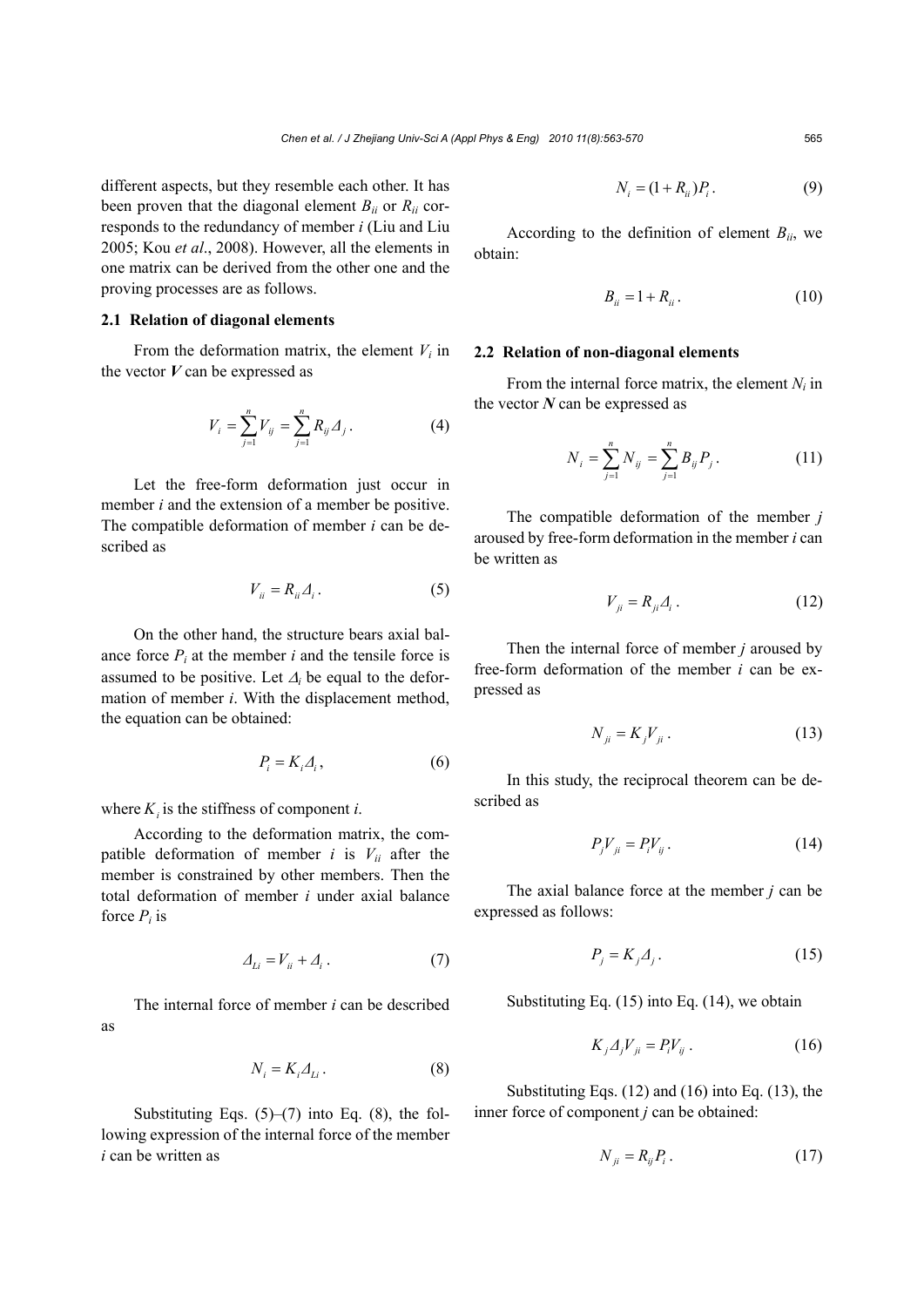Comparing Eq. (17) with the definition of  $B_{ji}$ , the following expression can be written as

$$
B_{ji} = R_{ij} \tag{18}
$$

This means that each non-diagonal element in matrix  $\boldsymbol{B}$  is equal to the element which has the same position in the transposed matrix of *R*.

## **2.3 Discussion**

The two expressions Eqs. (10) and (18) can be abbreviated to one expression:

$$
\boldsymbol{B} = [\boldsymbol{I} + \boldsymbol{R}]^{T} \,. \tag{19}
$$

When the system contains a large number of members, the computation of conventional methods to calculate matrix  $\boldsymbol{B}$  is inefficient. The process includes the joint displacements and the inner forces calculation under the axial balance force at every member. Since the deformation matrix calculation is much more efficient, the relationship between the two matrixes can greatly improve the calculation rate of the internal force matrix.

#### **3 Transfer law**

When extraordinary loads occur, the inner forces in the structure will be redistributed because of the damaged member. The methods of matrix displacement and matrix force are adopted to solve the new inner forces as per usual. However, the two methods are not entirely efficient. Several simplified approaches have been put forward (Dong *et al*., 2000), and the methods depend on the diagonal elements of the internal force matrix. A new, more efficient method considering the load path is developed in this study to reveal the inner force redistribution when there are certain components damaged.

#### **3.1 Transfer law of internal force matrix**

Let the initial truss structure be subjected to an axial balance force  $P_i$ , and then the inner force of the member *i* is obtained

$$
N_{ij} = B_{ij} P_j \,. \tag{20}
$$

Similarly, the inner force of the member  $k$  can be obtained:

$$
N_{kj} = B_{kj} P_j. \tag{21}
$$

When damage occurs to the component  $k$ , the inner force is transferred from the damaged member to other components. When the inner force transfers from the component  $k$  to the component  $i$  the first occasion can be written as

$$
N_{ik}^{(1)} = B_{ik} N_{kj} = B_{ik} B_{kj} P_j. \tag{22}
$$

The inner force transferred to the damaged component *k* is

$$
N_{kk}^{(1)} = B_{kk} N_{kj} = B_{kk} B_{kj} P_j .
$$
 (23)

However, the inner force cannot in reality be afforded by the damaged member. Again, it has to be transferred. At the second occasion, the component *i* obtains the inner force by

$$
N_{ik}^{(2)} = B_{ik} N_{kk}^{(1)} = B_{ik} B_{kk} B_{kj} P_j , \qquad (24)
$$

$$
N_{kk}^{(2)} = B_{kk} N_{kk}^{(1)} = B_{kk}^2 B_{kj} P_j \,. \tag{25}
$$

The element  $B_{kk}$  is a number between 0 and 1. Thus, after repeating the steps above again and again, the inner force of the damaged member is equal to zero, which is the limit state of transfer. According to the sum formula of geometric progression, the result of the inner force transferred to the component *i* is

$$
N_{ik} = \sum_{t=1}^{\infty} N_{ik}^{(t)} = B_{ik} B_{kj} P_j / (1 - B_{kk}). \tag{26}
$$

Based upon the principle of linear superposition, the total inner force of component *i* can be given by

$$
N'_{ij} = N_{ij} + N_{ik} = [B_{ij} + B_{ik}B_{kj} / (1 - B_{kk})]P_j.
$$
 (27)

Note that the definition of  $B'_{ij}$  and the transfer law of inner force matrix can be written as

$$
B'_{ij}(k) = B_{ij} + B_{ik}B_{kj} / (1 - B_{kk}), \quad i \neq k, j \neq k. \quad (28)
$$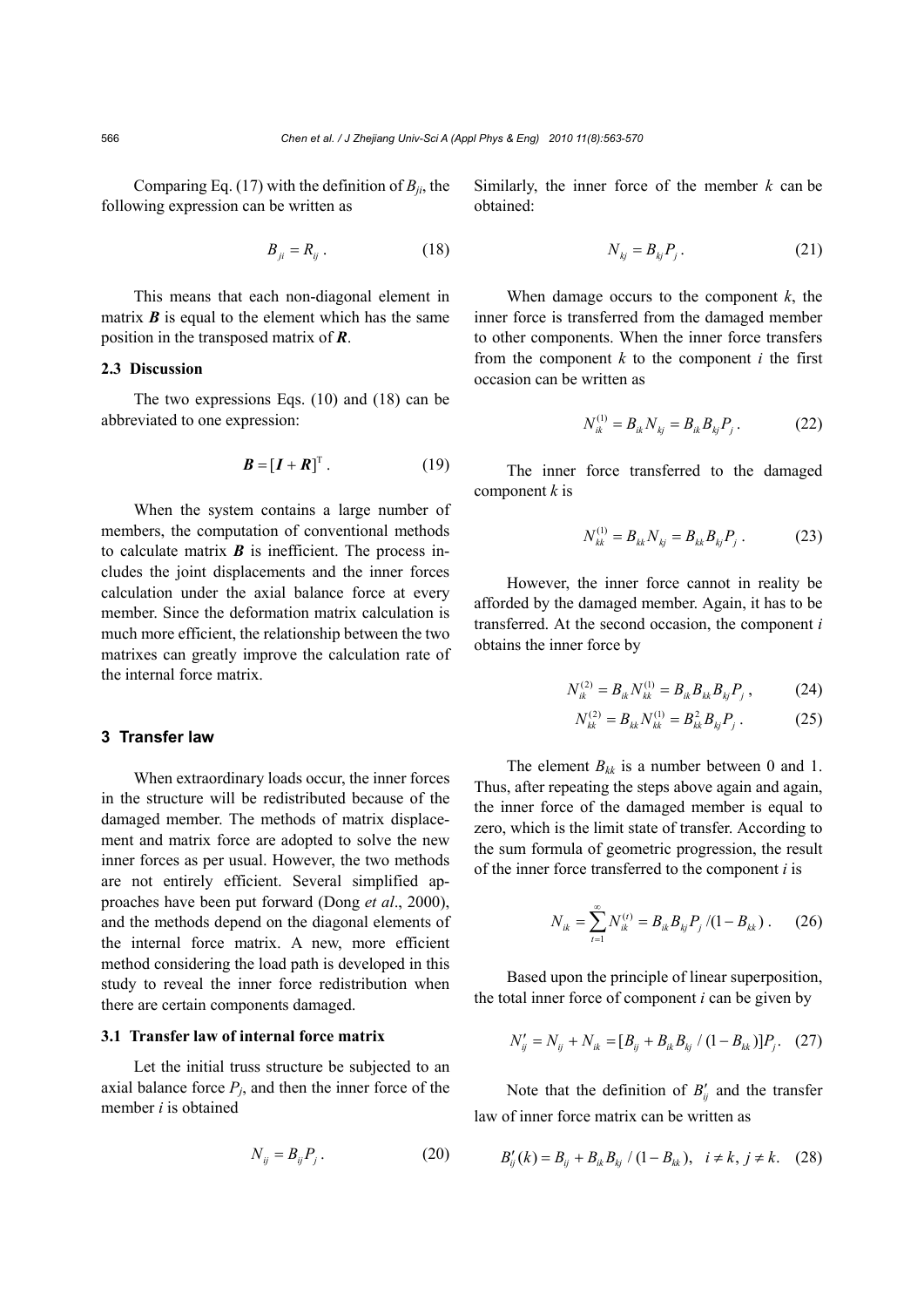Under the external load  $F$ , the inner forces of the member *i* in the damaged structure without the member *k* can be expressed as

$$
N(F)'_i = N(F)_i + N(F)_k B_{ik} / (1 - B_{kk}), \quad i \neq k, \tag{29}
$$

where  $N(F)$  and  $N(F)$  are the inner forces of the members *i* and *k*, respectively, in the initial structure under the external load *F*.

## **3.2 Transfer law of deformation matrix**

Substituting the equations of  $B'_{ij} = R'_{ji}$ ,  $B_{ij} = R_{ji}$ ,  $B_{ik}=R_{ki}$ ,  $B_{ki}=R_{ik}$ , and  $B_{kk}=1+R_{kk}$  into Eq. (28), and changing the position of subscripts *i* and *j*, the transfer law of deformation matrix can be written as

$$
R'_{ij}(k) = R_{ij} - R_{ik}R_{kj} / R_{kk}, i \neq k, j \neq k.
$$
 (30)

#### **3.3 Discussion**

If  $B_{kk}$  is equal to one or  $R_{kk}$  is equal to zero, the new inner forces or deformations are infinite. This means that when the component  $k$  is destroyed, the structure will change to a mechanism. The pathindependence of the transfer law can be proven, as the different transfer order from one member to another retains the same result.

#### **4 Examples and comparison**

## **4.1 Relationship of the internal force matrix and the deformation matrix**

Consider a plane truss with seven members  $(1)$ – $(7)$  as shown in Fig. 1 for simplicity, and 1–5 are the node numbers. Assume the length *L*=4 m, the



**Fig. 1 Seven-bar truss structure**

vertical force  $F_1=15$  kN, the horizontal force  $F_2$ =2.5 kN and let all the members be the same in the elastic modulus and the section area.

With the method provided by Kou *et al*. (2008), the solution of the deformation matrix is given by

| $R =$ |  |  |                                                                                                |  |
|-------|--|--|------------------------------------------------------------------------------------------------|--|
|       |  |  | $\begin{bmatrix} -0.259 & -0.195 & 0.101 & 0.153 & 0.153 & 0.101 & -0.195 \end{bmatrix}$       |  |
|       |  |  | $\begin{vmatrix} -0.219 & -0.273 & 0.302 & -0.047 & 0.129 & 0.085 & -0.165 \end{vmatrix}$      |  |
|       |  |  | $\begin{array}{ rrrr} 0.113 & 0.302 & -0.479 & 0.284 & -0.066 & -0.044 & 0.085 \end{array}$    |  |
|       |  |  | $\begin{array}{ rrrrrr} 0.275 & -0.075 & 0.459 & -0.618 & -0.162 & -0.107 & 0.207 \end{array}$ |  |
|       |  |  | $\begin{vmatrix} 0.275 & 0.207 & -0.107 & -0.162 & -0.618 & 0.459 & -0.075 \end{vmatrix}$      |  |
|       |  |  |                                                                                                |  |
|       |  |  | $\begin{bmatrix} -0.219 & -0.165 & 0.085 & 0.129 & -0.047 & 0.302 & -0.273 \end{bmatrix}$      |  |

As a conventional method, the matrix displacement method is used to calculate the inner forces of all members when the member (1) subjected to the unit axial balance force. The result is given by

 $B_1 = [0.741, -0.195, 0.101, 0.153, 0.153, 0.101, -0.195]^T$ .

Columns  $(2)$ – $(7)$  can be obtained when members  $(2)$  $-(7)$  are subjected to unit axial balance forces.

| $\mathbf{B}_{2} = [-0.219, 0.727, 0.302, -0.047, 0.129, 0.085, -0.165]^{T}$ , |
|-------------------------------------------------------------------------------|
| $\mathbf{B}_{3} = [0.113, 0.302, 0.521, 0.284, -0.066, -0.044, 0.085]^{T}$ ,  |
| $B_4 = [0.275, -0.075, 0.459, 0.382, -0.162, -0.107, 0.207]^\text{T}$ ,       |
| $B_5 = [0.275, 0.207, -0.107, -0.162, 0.382, 0.459, -0.075]^T$ ,              |
| $B_6 = [0.113, 0.085, -0.044, -0.066, 0.284, 0.521, 0.302]^\text{T}$ ,        |
| $\mathbf{B}_{7} = [-0.219, -0.165, 0.085, 0.129, -0.047, 0.302, 0.727]^{T}$ . |

Arraying these vectors according to the sequence of the unit axial balance forces, the internal force matrix can be written as

 $B = [B_1, B_2, B_3, B_4, B_5, B_6, B_7]$ 

|  |  |  | $\begin{bmatrix} 0.741 & -0.219 & 0.113 & 0.275 & 0.275 & 0.113 & -0.219 \end{bmatrix}$ |
|--|--|--|-----------------------------------------------------------------------------------------|
|  |  |  | $-0.195$ 0.727 0.302 $-0.075$ 0.207 0.085 $-0.165$                                      |
|  |  |  | 0.101  0.302  0.521  0.459 $-0.107$ $-0.044$ 0.085                                      |
|  |  |  | $=$ 0.153 -0.047 0.284 0.382 -0.162 -0.066 0.129                                        |
|  |  |  | $0.153$ $0.129$ $-0.066$ $-0.162$ $0.382$ $0.284$ $-0.047$                              |
|  |  |  | $0.101$ $0.085$ $-0.044$ $-0.107$ $0.459$ $0.521$ $0.302$                               |
|  |  |  | $-0.195$ $-0.165$ $0.085$ $0.207$ $-0.075$ $0.302$ $0.727$                              |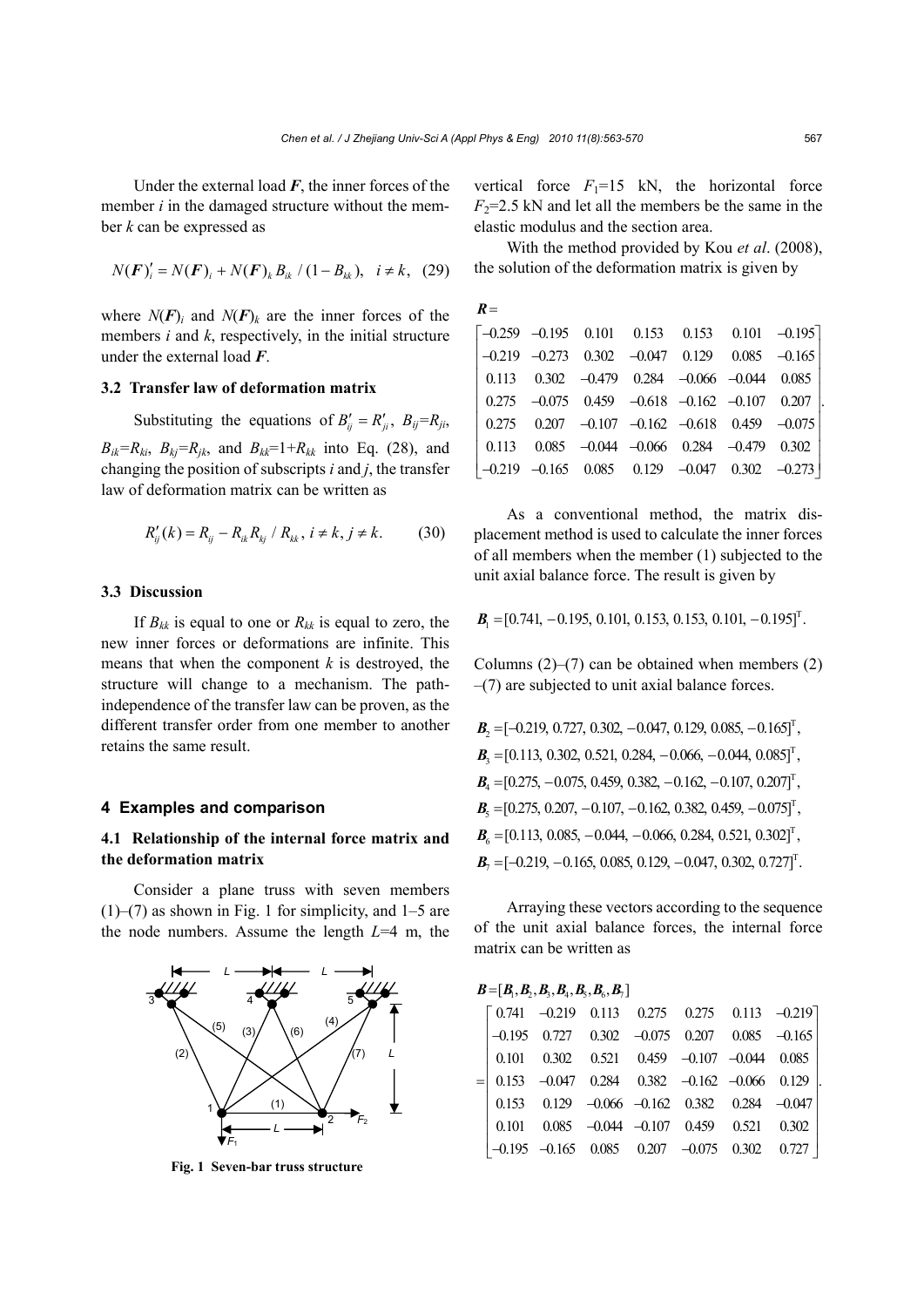Comparing the elements in the two matrixes *R* and *B*, they are perfectly in accord with the expression:  $\mathbf{B} = [\mathbf{I} + \mathbf{R}]^T$ . The indeterminacy degree of the whole structure is equal to  $|\text{tr}(\mathbf{R})| = \sum |R_{ii}| = 3$ , where  $|R_{ii}|$ expresses the redundant degree of member *i*.

## **4.2 Transfer law and its application**

The member (1) in subsection 4.1 is assumed to be damaged by an extraordinary load. The new inner force matrix calculated according to Eq. (28) is

|           |   |                                                                                                                                                                                                                                                                      |  |                                                     | N |
|-----------|---|----------------------------------------------------------------------------------------------------------------------------------------------------------------------------------------------------------------------------------------------------------------------|--|-----------------------------------------------------|---|
|           |   |                                                                                                                                                                                                                                                                      |  |                                                     |   |
|           |   |                                                                                                                                                                                                                                                                      |  |                                                     |   |
| $B'(1) =$ |   | $\begin{array}{ l c c c c } \hline \text{N} & \text{N} & \text{N} & \text{N} & \text{N} \ \hline \text{N} & 0.891 & 0.218 & 0.283 & 0 & 0 \ \hline \text{N} & 0.218 & 0.565 & 0.566 & 0 & 0 \ \hline \text{N} & -0.175 & 0.351 & 0.544 & 0 & 0 \ \hline \end{array}$ |  |                                                     |   |
|           |   |                                                                                                                                                                                                                                                                      |  | $0 \qquad 0 \qquad 0.544 \quad 0.351 \qquad -0.175$ |   |
|           | N |                                                                                                                                                                                                                                                                      |  | 0 0 0.566 0.565 0.218                               |   |
|           |   |                                                                                                                                                                                                                                                                      |  | $0 \qquad 0 \qquad -0.283 \quad 0.218 \quad 0.891$  |   |

The element "N" means that the member (1) does not exist and the element about it need not be computed. The element "0" in matrix *B'*(1) shows that after the break of member (1), the inner forces in members  $(2)$ – $(4)$  cannot transmit to members  $(5)$ – $(7)$ , and vice versa. Since no diagonal element is equal to one, there is no bar required at this stage.

The inner forces of the initial structure are

 $N = [0.837, 1.560, 0.331, -0.345, 0.979, 0.646, -1.253]$ <sup>T</sup>.

By adding the redistribution axial force vector which is derived from the internal force matrix and the original inner force of the damaged component to the original axial force vector, the internal force vector of the new structure can be obtained immediately. The inner forces of the damaged structure without component (1) are

$$
N'_{i} = N_{i} + B_{i1}N_{1} / (1 - B_{11}), i \neq 1,
$$
  

$$
N' = [N, 0.930, 0.656, 0.147, 1.471, 0.971, -1.883]^{T}.
$$

Again, if the second member (4) is removed, the internal force matrix without members (1) or (4) can be obtained by

|  |  |  | $\pmb{B}''(4)=\begin{bmatrix} \text{N} & \text{N} & \text{N} & \text{N} & \text{N} \\ \text{N} & 1 & 0 & \text{N} & 0 & 0 & 0 \\ \text{N} & 0 & 1 & \text{N} & 0 & 0 & 0 \\ \text{N} & \text{N} & \text{N} & \text{N} & \text{N} & \text{N} \\ \text{N} & 0 & 0 & \text{N} & 0.544 & 0.351 & -0.175 \\ \text{N} & 0 & 0 & \text{N} & 0.566 & 0.565 & 0.218 \\ \text{N} &$ |  |
|--|--|--|---------------------------------------------------------------------------------------------------------------------------------------------------------------------------------------------------------------------------------------------------------------------------------------------------------------------------------------------------------------------------|--|
|  |  |  |                                                                                                                                                                                                                                                                                                                                                                           |  |
|  |  |  |                                                                                                                                                                                                                                                                                                                                                                           |  |
|  |  |  |                                                                                                                                                                                                                                                                                                                                                                           |  |

From the new matrix *B"*, the diagonal elements  $B_{2,2}'' = B_{3,3}'' = 1$  denote that the components (2) and (3) are necessary bars after components (1) and (4) are taken away. The removal of member (2) or (3) will cause the whole structure to change to a mechanism. Of course, the result is the same when it is recalculated using the methods of matrix displacement. Actually, members (2) and (3) are statically determinate in the disturbed system; therefore, no compatible deformation originates from construction errors, settlement of supports, and so on.

The inner forces of the damaged structure without components (1) and (4) are

$$
N''_i = N'_i + B'_i A N'_4 / (1 - B'_4), i \neq 1 \text{ and } i \neq 4,
$$
  

$$
N'' = [N, 0.839, 0.839, N, 1.471, 0.971, -1.883]^T.
$$

Generally speaking, based on Eqs. (19), (28) and (29), the inner force increments of the remnant components are calculated after a certain member is removed. By adding the inner force increments to the former inner forces, the internal forces of the new structure are obtained.

#### **4.3 Comparison with the finite element method**

With the finite element method (FEM), the results of the first stage and the second stage are also shown in Table 1.

Table 1 shows that the results obtained by the transfer law method are the same as that calculated with the FEM. As the simplified method avoids rebuilding and decomposing the global stiffness matrix and computing the joints displacements, it is more efficient in internal force redistribution. Furthermore, according to the diagonal element of the inner force matrix, we can predict whether the structure will turn into a mechanism due to the removal of that member.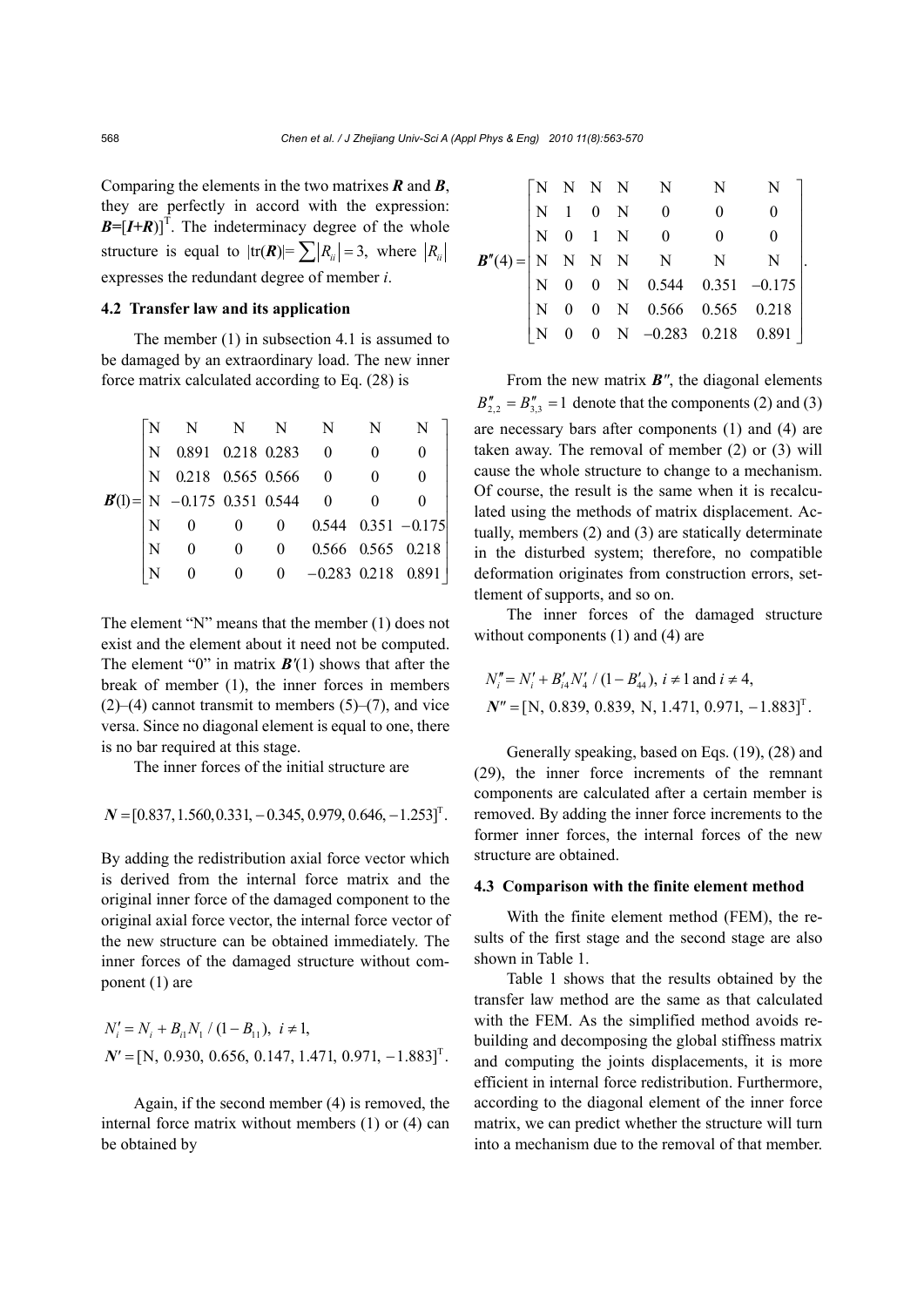However, if we use the FEM, this judgment depends on the determinant value of the global stiffness matrix, and this is not very efficient. Therefore, the simplified method has advantages over the FEM in the identification of the failure modes in structure reliability. The structural system behavior under the loss of an arbitrary member or several members can be measured by the inner force matrix, and the key member identification is easier. Designers take measures to strengthen the key member or provide backup load paths, and so on. For this reason, the method can be used in robustness analysis to guarantee the structure against the accidental load.

**Table 1 Results of the transfer law method and FEM**

| Stage 1: without member $(1)$ |                                          |            |  |  |  |  |  |
|-------------------------------|------------------------------------------|------------|--|--|--|--|--|
| Member                        | Inner forces $(kN)$                      |            |  |  |  |  |  |
|                               | Transfer law method                      | <b>FEM</b> |  |  |  |  |  |
| $\overline{2}$                | 0.930                                    | 0.930      |  |  |  |  |  |
| 3                             | 0.656                                    | 0.656      |  |  |  |  |  |
| 4                             | 0.147                                    | 0.147      |  |  |  |  |  |
| 5                             | 1.471                                    | 1.471      |  |  |  |  |  |
| 6                             | 0.971                                    | 0.971      |  |  |  |  |  |
| 7                             | $-1.883$                                 | $-1.883$   |  |  |  |  |  |
|                               | Stage 2: without members $(1)$ and $(4)$ |            |  |  |  |  |  |
| Member                        | Inner forces $(kN)$                      |            |  |  |  |  |  |
|                               | Transfer law method                      | <b>FEM</b> |  |  |  |  |  |
| $\overline{c}$                | 0.839                                    | 0.839      |  |  |  |  |  |
| 3                             | 0.839                                    | 0.839      |  |  |  |  |  |
| 5                             | 1.471                                    | 1.471      |  |  |  |  |  |
| 6                             | 0.971                                    | 0.971      |  |  |  |  |  |
| 7                             | $-1.883$                                 | $-1.883$   |  |  |  |  |  |

## **5 Conclusions**

This paper deals with the internal force matrix and the deformation matrix, both of which can be used to estimate the redundancy of a component and analyze the topological relationship of a structure. Based on the reciprocal theorem, the relationship between the two matrixes is obtained. The expression greatly reduces the calculation of the internal force matrix whose diagonal elements are used in the redistribution of inner forces and as the important indices for assessment of structural components. The transfer law establishes the quantitative relation from the former matrix to the latter one due to the removal of components, and explains how the inner force transfers from the broken member to the remnant structure. The principle of linear superposition and the reciprocal theorem are universal in linear elastic structure; hence, the expressions above are applicable to all linear truss structures, no matter how complicated. Finally, the methods can be applied to rigid frame structures.

#### **References**

- Agarwal, J., Blockley, D.I., Woodman, N.J., 2003. Vulnerability of structural systems. *Structural Safety*, **25**(3): 263-286. [doi:10.1016/S0167-4730(02)00068-1]
- Allen, M., Maute, K., 2005. Reliability-based shape optimization of structures undergoing fluid-structure interaction phenomena. *Computer Methods in Applied Mechanics and Engineering*, **194**(30-33):3472-3495. [doi:10.1016/j. cma.2004.12.028]
- Baker, J.W., Schubert, M., Faber, M.H., 2008. On the assessment of robustness. *Structural Safety*, **30**(3):253-267. [doi:10.1016/j.strusafe.2006.11.004]
- Beer, M., Liebscher, M., 2008. Designing robust structures— A nonlinear simulation based approach. *Computers & Structures*, **86**(10):1102-1122. [doi:10.1016/j.compstruc. 2007.05.37]
- Dong, S.L., Yuan, X.F., Zhu, Z.Y., 2000. A simplified method for analysis of space grid structures due to the removal of members or modification of members' internal force. *Chinese Quarterly of Mechanics*, **21**(1):9-15 (in Chinese).
- England, J., Agarwal, J., Blockley, D., 2008. The vulnerability of structures to unforeseen events. *Computers & Structures*, **86**(10):1042-1051. [doi:10.1016/j.compstruc.2007. 05.039]
- Fu, F., 2009. Progressive collapse analysis of high-rise building with 3-D finite element modeling method. *Journal of Constructional Steel Research*, **65**(6):1269-1278. [doi:10. 1016/j.jcsr.2009.02.001]
- Guo, X., Bai, W., Zhang, W.S., Gao, X.X., 2009. Confidence structural robust design and optimization under stiffness and load uncertainties. *Computer Methods in Applied Mechanics and Engineering*, **198**(41-44):3378-3399. [doi:10.1016/j.cma.2009.06.018]
- Jensen, H.A., 2006. Structural optimization of non-linear systems under stochastic excitation. *Probabilistic Engineering Mechanics*, **21**(4):397-409. [doi:10.1016/j.probengmech.2006.02.002]
- Kou, X.J., Chen, Q., Song, J.M., 2008. Reliability Estimation Involving Indirect Load Effects. Proc. 4th Asian-Pacific Symposium, Katafygiotis, L.S., Zhang, L.M., Tang, W.H., Cheung, M.M. (Eds.), Structural Reliability and Its Applications, Hong Kong, p.137-140.
- Lind, N.C., 1995. A measure of vulnerability and damage tolerance. *Reliability Engineering and System Safety*, **48**(1):1-6. [doi:10.1016/0951-8320(95)00007-O]
- Liu, C.M., Liu, X.L., 2005. Stiffness based evaluation of component importance and its relationship with redun-